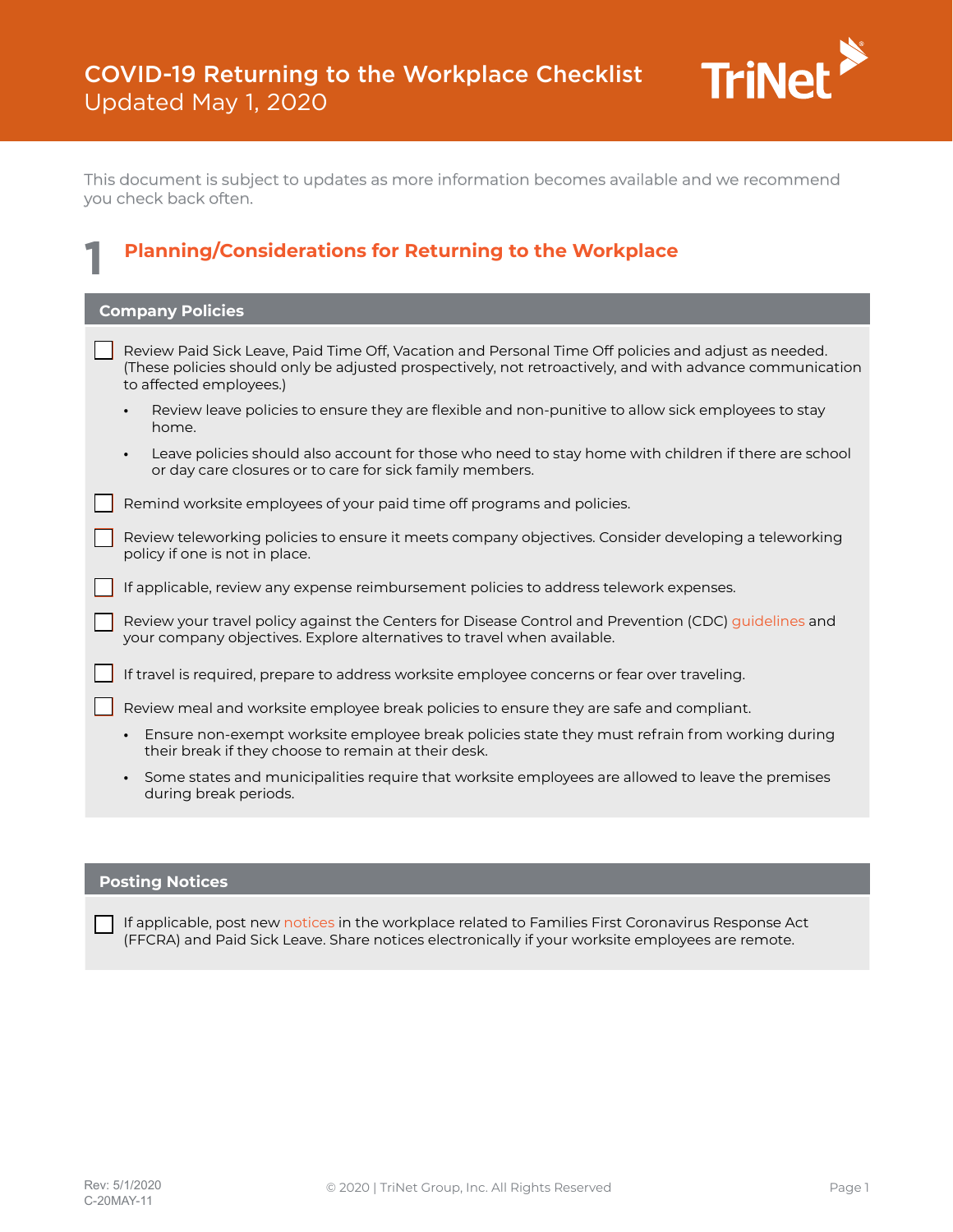

| <b>Workplace Safety</b>                          |                                                                                                                                                                                                                                                                       |  |
|--------------------------------------------------|-----------------------------------------------------------------------------------------------------------------------------------------------------------------------------------------------------------------------------------------------------------------------|--|
| Deciding the Right Time to Reopen the Workplace: |                                                                                                                                                                                                                                                                       |  |
|                                                  | Monitor federal, state and local re-opening guidance.                                                                                                                                                                                                                 |  |
|                                                  | Review Occupational Safety and Health Act (OSHA) and CDC guidance for best practices and<br>requirements for employers.                                                                                                                                               |  |
|                                                  | Consider whether some or all worksite employees should continue to telework or work remotely to lessen<br>the impact of a sudden opening and to address safety concerns.                                                                                              |  |
| <b>Infected Worksite Employees</b>               |                                                                                                                                                                                                                                                                       |  |
|                                                  | Develop an infectious disease policy.                                                                                                                                                                                                                                 |  |
|                                                  | Develop protocol for dealing with worksite employees with known or suspected COVID-19 symptoms.                                                                                                                                                                       |  |
|                                                  | Develop notification procedures for worksite employees that may have encountered an infected worksite<br>employee.                                                                                                                                                    |  |
|                                                  | Determine what sick leave or work from home steps may be necessary.                                                                                                                                                                                                   |  |
|                                                  | Develop social distancing protocols for the workplace consistent with federal and state-level guidance.                                                                                                                                                               |  |
| <b>Cleaning and Disinfecting</b>                 |                                                                                                                                                                                                                                                                       |  |
|                                                  | Develop cleaning and disinfecting protocols based on the CDC guidelines.                                                                                                                                                                                              |  |
|                                                  | Develop cleaning and disinfecting protocols when there are known or suspected cases of COVID-19 at the<br>workplace.                                                                                                                                                  |  |
|                                                  | Consult or contract with custodial or janitorial service to ensure frequent and thorough cleaning of the<br>workplace, including during and after work hours prior to the next workday.                                                                               |  |
|                                                  | Make cleaning/sanitizing supplies available to employees.                                                                                                                                                                                                             |  |
| <b>Office Visitors</b>                           |                                                                                                                                                                                                                                                                       |  |
|                                                  | Determine office visitor protocol.                                                                                                                                                                                                                                    |  |
|                                                  | Will visitors be allowed in the workplace? Under what conditions?                                                                                                                                                                                                     |  |
|                                                  | Are there new procedures for vendors that come into the workplace? How will you communicate<br>$\bullet$<br>those procedures or new requirements to vendors?                                                                                                          |  |
|                                                  | How will you address clients and prospects that visit the workplace?<br>$\bullet$                                                                                                                                                                                     |  |
| <b>Masks and Face Coverings</b>                  |                                                                                                                                                                                                                                                                       |  |
|                                                  | Determine your mask or face covering protocol based on CDC or local public health department<br>guidelines and determine if there are applicable state orders requiring employees to wear face coverings<br>in the workplace and/or when interacting with the public. |  |
|                                                  | Will you require worksite employees to wear masks or face coverings? It is recommended employers<br>pay for masks or face coverings for worksite employees, and in some locations the employer is<br>required by law to pay for such items.                           |  |

**•** How will you address a worksite employee that refuses to wear a mask or face covering? Work remotely? Employee discipline?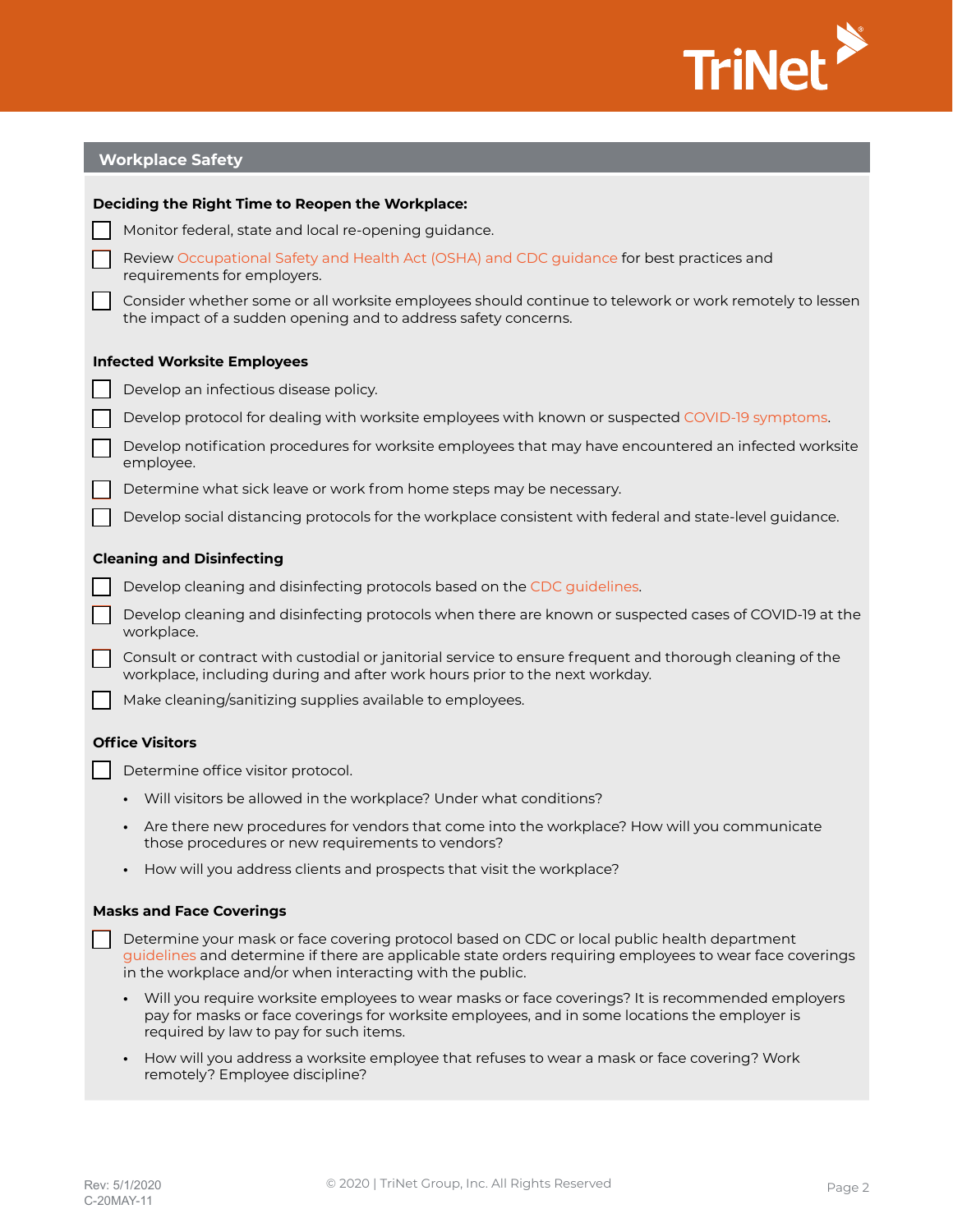

| <b>Office Equipment</b> |                                                                                                                                                                                                        |  |
|-------------------------|--------------------------------------------------------------------------------------------------------------------------------------------------------------------------------------------------------|--|
|                         | Consider removing shared tools such as printers, paper cutters, microwaves, refrigerators, coffee makers,<br>etc. or provide disinfecting products next to the shared tools for worksite employee use. |  |
|                         | Consider temporarily switching to disposable items where possible to limit exposure.                                                                                                                   |  |
|                         | <b>Handwashing</b>                                                                                                                                                                                     |  |
|                         | Post handwashing signs near sinks and throughout the workplace.                                                                                                                                        |  |
|                         | Ensure paper towels and soap dispensers are regularly filled.                                                                                                                                          |  |
|                         | <b>Workplace Space</b>                                                                                                                                                                                 |  |
|                         | Evaluate conference room configurations to ensure seats are six feet apart.                                                                                                                            |  |
|                         | Evaluate break rooms and ensure:                                                                                                                                                                       |  |
|                         | A cleaning procedure has been established.<br>$\bullet$                                                                                                                                                |  |
|                         | Configuration of the room meets CDC guidelines.<br>$\bullet$                                                                                                                                           |  |
|                         | Consider setting limits to occupancy or staggering breaks to limit exposure.<br>$\bullet$                                                                                                              |  |
|                         | Post appropriate signage.<br>$\bullet$                                                                                                                                                                 |  |
|                         | Communicate to employees that heightened cleaning protocols are in place.<br>$\bullet$                                                                                                                 |  |
|                         | Review cubicle configurations to ensure they meet the CDC guidelines.                                                                                                                                  |  |
|                         | Consider adding plexiglass dividers.<br>$\bullet$                                                                                                                                                      |  |
|                         | Consider establishing one-way hallways and walk paths.<br>$\bullet$                                                                                                                                    |  |
|                         | Consider increasing air circulation and improving air filtration.                                                                                                                                      |  |

 $\Box$  Review changes to occupancy requirements.

# **Management Coaching**

 $\Box$  Establish the company's priorities and ensure managers lead with these priorities (e.g., workplace health and safety, customer focus, etc.).

Educate managers on your company's updated paid time off processes and ensure they respond to requests with empathy.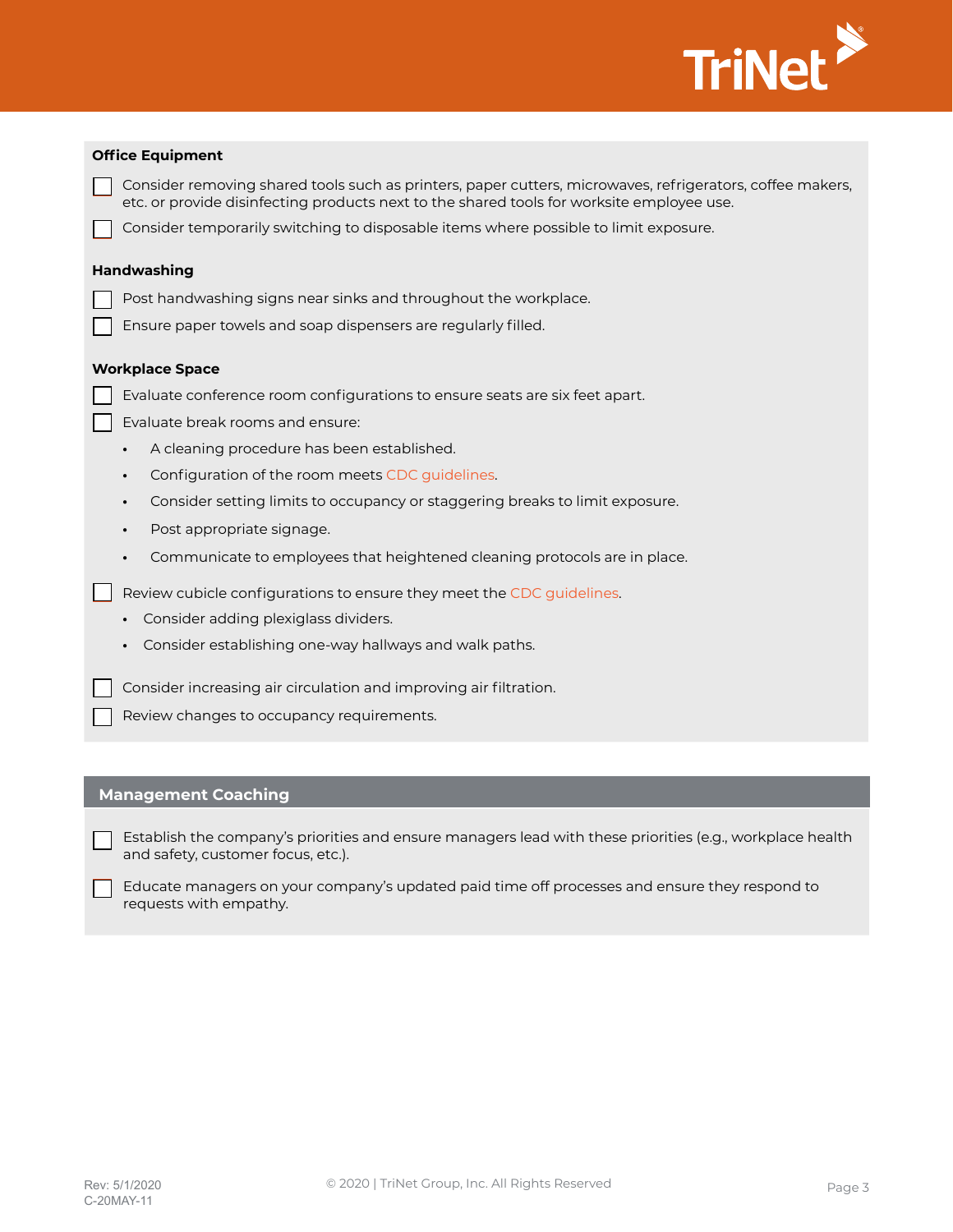

#### **Transitioning from Remote to the Workplace**

Develop a plan to obtain equipment that was issued to worksite employees for remote work.

Develop a process for responding to worksite employee concerns regarding COVID-19 exposure or requests to remain working remotely.

 $\vert\,\,\vert$  Evaluate if there are any considerations that may prevent a worksite employee from returning to the workplace.

- **•** Are childcare facilities open?
- **•** Is the worksite employee under a shelter in place or other municipal restrictions?
- **•** Is safe transportation available for the worksite employee to get to the workplace?

# **Worksite Employee Considerations 2**

### **Hiring (including rehires) and Onboarding for New Worksite Employees**

Review recruitment processes.

- **•** How will interviews be conducted?
- **•** Do current job postings need to be adjusted due to changes in skill requirements or job duties? Tip: Consider expanding the recruitment area if remote work is available

For worksite employees hired during the workplace closing, remember to have them provide the required I-9 documentation within three days of opening the workplace.

 $\vert\,\,\vert$  Review onboarding procedures. Do changes need to be made regarding equipment, network access, etc.?

#### **Compensation**

Review any changes that were made to compensation and evaluate if prospective adjustments should be made.

- **•** Worksite employees moved from exempt to non-exempt or from salary to hourly.
- **•** Worksite employees changed from full time to part time or their work hours changed.
- **•** Provide appropriate notification to any worksite employee you plan to return to their prior status, compensation, work hours, etc.

Evaluate if any changes need to be made to bring worksite employees back to work.

- **•** Do they need to return at a different (lower) compensation or fewer hours?
- **•** Will worksite employees require higher compensation based on increased responsibilities?

Review annual increase processes and bonus programs to if they need to be adjusted.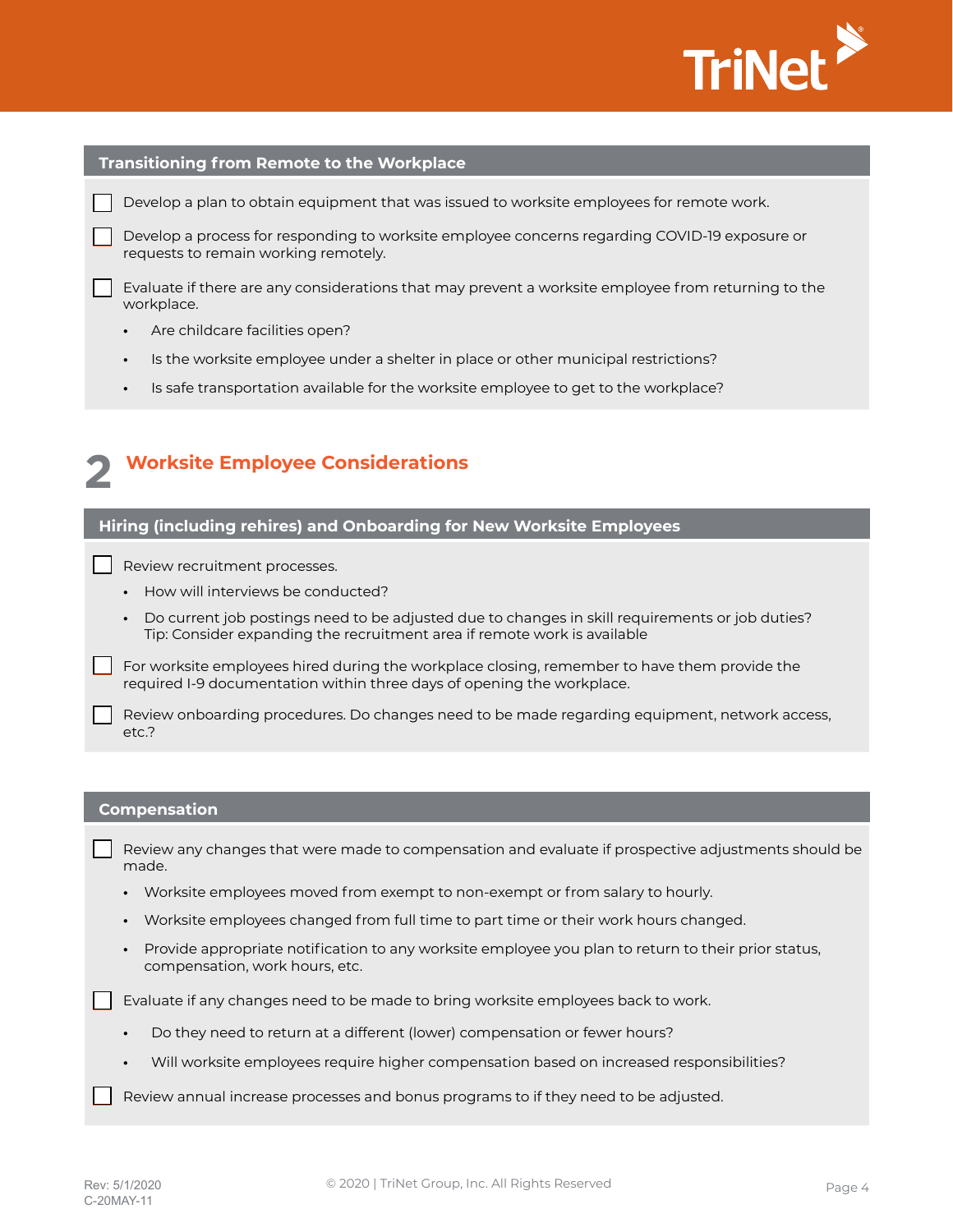

| <b>Payroll</b>                                         |                                                                                                                                                                                                                                                                                                                                              |  |
|--------------------------------------------------------|----------------------------------------------------------------------------------------------------------------------------------------------------------------------------------------------------------------------------------------------------------------------------------------------------------------------------------------------|--|
|                                                        | Review compensation compliance for returning exempt worksite employees to the workplace. Worksite<br>employees returning in the middle or end of your established workweek are required to be compensated<br>for the entire workweek. Consider having exempt worksite employees report to the workplace at the<br>beginning of the workweek. |  |
|                                                        | If you plan to conduct temperature scanning, time spent undergoing scanning may be compensable.                                                                                                                                                                                                                                              |  |
|                                                        |                                                                                                                                                                                                                                                                                                                                              |  |
| Transition a Worksite Employee from Furlough to Active |                                                                                                                                                                                                                                                                                                                                              |  |
|                                                        | Review paid time off accruals that were not paid out prior to furlough for accuracy. Communicate any<br>changes to worksite employees.                                                                                                                                                                                                       |  |
|                                                        | Re-issue equipment and update network status.                                                                                                                                                                                                                                                                                                |  |
|                                                        | Provide all non-exempt worksite employees returning from furlough required Wage Theft Prevention Act<br>Notices, as applicable.                                                                                                                                                                                                              |  |
|                                                        | Change status in the TriNet (login.TriNet.com) platform.                                                                                                                                                                                                                                                                                     |  |
|                                                        | Unemployment considerations: What if a worksite employee refuses to return to in order to receive<br>unemployment benefits?                                                                                                                                                                                                                  |  |
|                                                        | Review benefit action items for returning worksite employees.                                                                                                                                                                                                                                                                                |  |
|                                                        |                                                                                                                                                                                                                                                                                                                                              |  |
|                                                        | <b>Employee Terminations</b>                                                                                                                                                                                                                                                                                                                 |  |
|                                                        | Notify any worksite employees that are terminated or will not be brought back from furlough.                                                                                                                                                                                                                                                 |  |

Consider offering severance and/or outplacement services in exchange for a release of claims and liability.

Provide appropriate unemployment documentation at the time of termination.

Discuss termination protocol when terminating remotely versus an in-person termination.

Determine how a worksite employee will obtain personal items previously left in the workplace.

# **Health and Wellness Benefits**

Remind worksite employees the Employee Assistance Plan is available for confidential counseling.